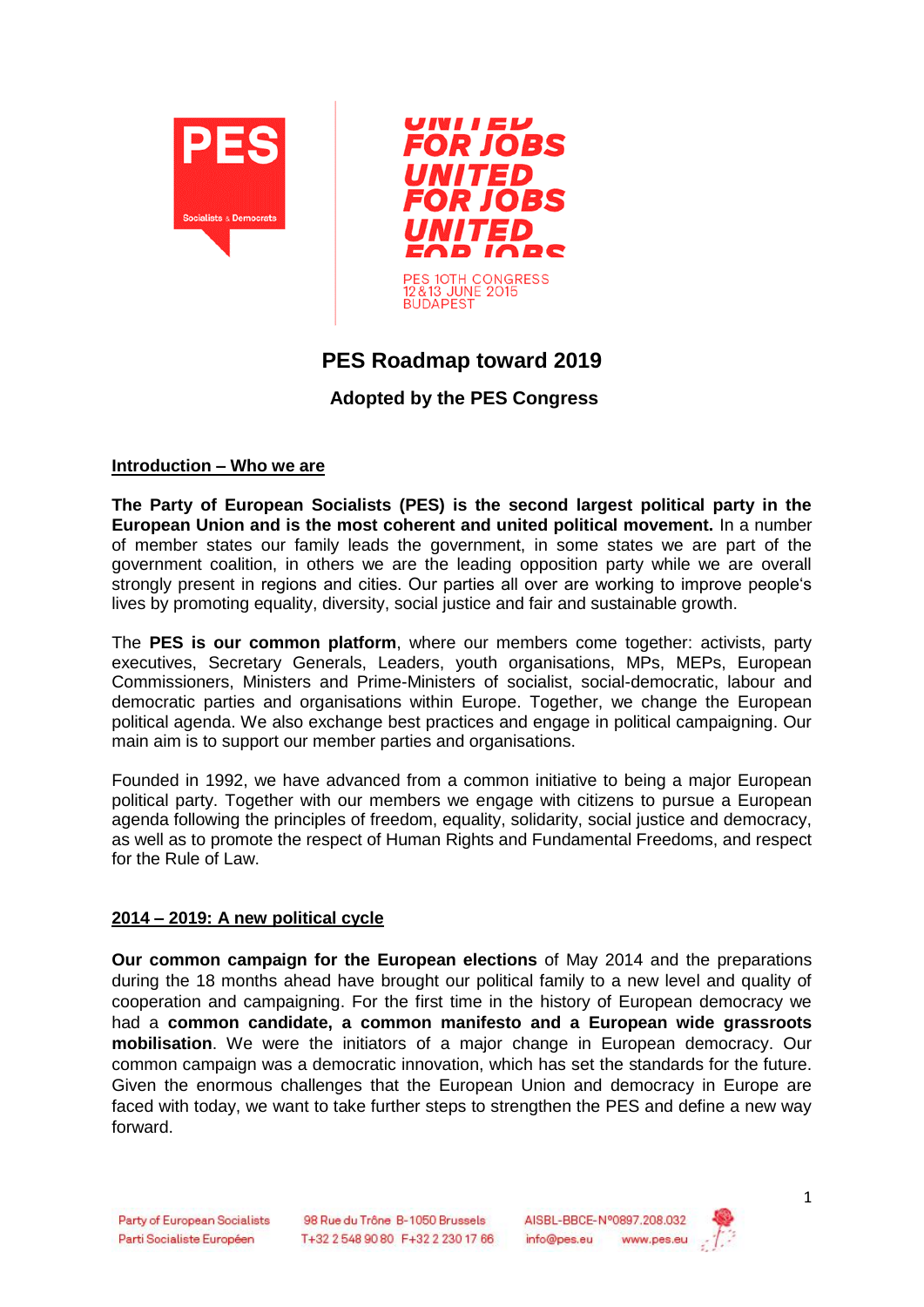We are now at the start of a new European political cycle. The **PES has already made outstanding progress in its development as a strong and united political party** on the European level in the last twenty years, and we are committed to strengthen it further.

We are currently leading 11 governments, but also taking part in 6 others as junior coalition partner. However, our family of social democrats did not manage to become the biggest political group during the 2014 elections. Although the last European elections were sometimes a historical success in some member states, it was also a defeat in other member states where we saw social-democrats defeated by right wing populists. We missed our goal to get a progressive majority because we failed to convince voters that between conservatives and populists, the actors of solidarity and equal justice are social-democrats. In most states our main competitors can be found amongst green or radical left wing parties.

The conservative EPP became again the largest group, although they lost 53 MEPs when our family only lost 5. Right wing and left wing populists and nationalist parties gained territory. Moreover, right wing extremist parties won a large number of seats by calling against further European integration.

We have to show that the PES parties represent a clear alternative. We have to prove to our citizens that the PES, within the European Parliament, the European Commission, and the European Council, is able to promote and concretely implement our call for a change of paradigm in European policies, from blind austerity to investment, growth policies and solidarity.

The social-democratic family needs to elaborate a common electoral strategy for the next European elections. The PES needs to engage with people by addressing the European political issues at stake during those elections. We had a common Manifesto, a common candidate for the Presidency of the European Commission, we need to build on these important steps with a continental campaign and a common strategy to all social-democrats.

We have taken stock of the results of the 2014 EU elections, amongst others by having a detailed scientific post-election analysis prepared of the **PES voters' profile 2014.**  Together with the study 'profiling PES voters 2009' and other electoral data this helps our member parties to be able to develop a strategy to target best potential voters in the run-up to the 2019 European elections. The turnout in 2014 was 42,6%, which is almost the same number as in 2009 (43 %). Despite the fact that **young voters** between 18-24 years of age are the most positive of all age groups towards Europe, only 28% went to vote. The average age of PES voters in 2014 went up to 53 years compared with 51 years in 2009. We need to show young people that they can count on socialists to make Europe a safe space for them again, as they are the first struck by the crisis and believe less and less that democracy can make a difference to their lives. It is our responsibility to prove them wrong. Only 41% of all female voters casted their votes in 2014. The percentage of women amongst PES' sympathizers went down from 58% in 2009 to 55% in 2014. All international studies show that **progressive parties can only win with women and young voters supporting** them. Therefore the PES in close cooperation with its member parties, PES women and YES, will step up its efforts to engage with women and youth in the run up to 2019.

We need to regain the trust of workers, employed and unemployed, whose interest are the ones our movement was born to defend. We need to reconnect with this core constituency of ours.

98 Rue du Trône B-1050 Brussels T+32 2 548 90 80 F+32 2 230 17 66

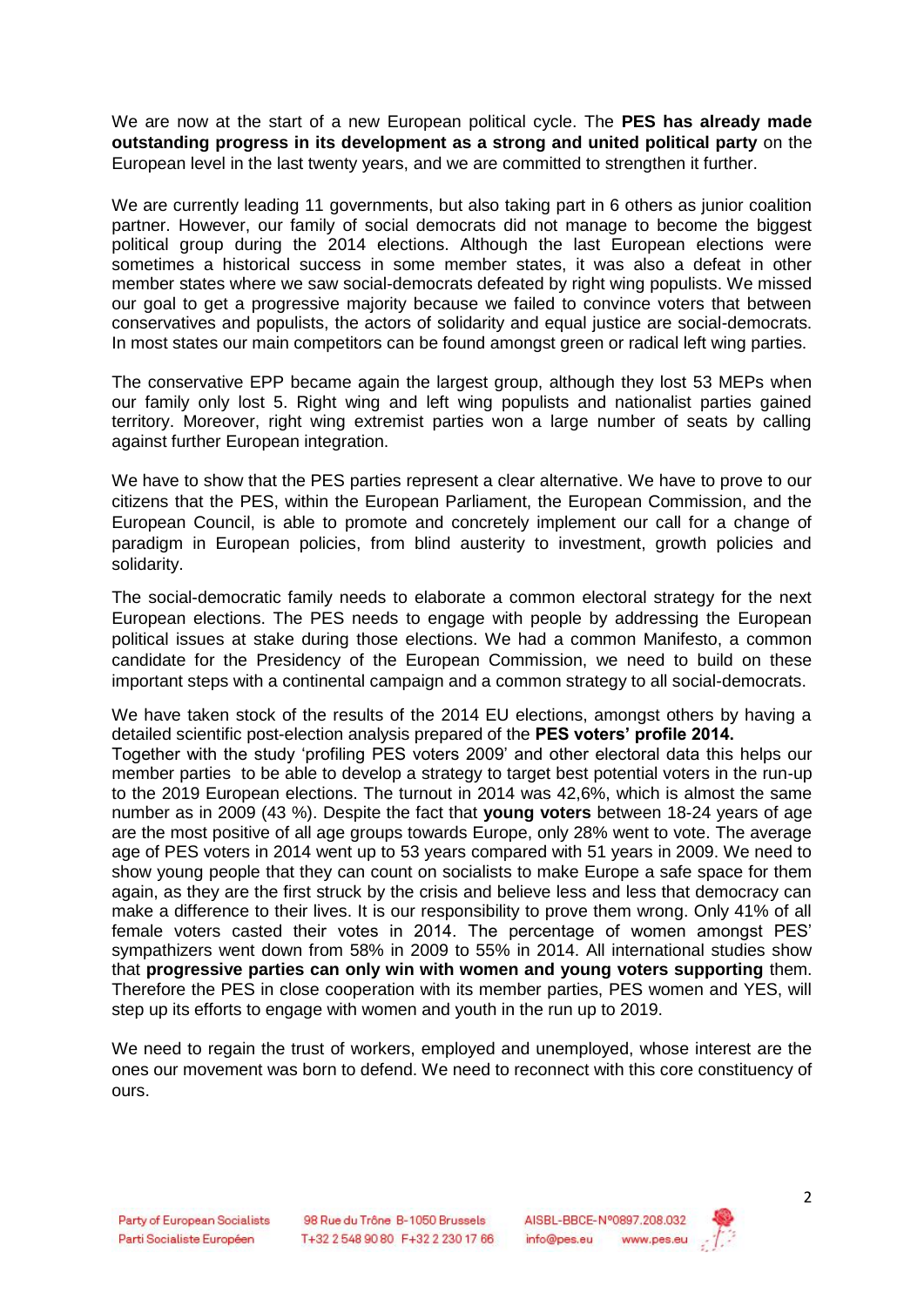#### **2014 – 2019: Support and strengthen our member parties in order to win**

The PES should not only be a platform for member parties and organisations to discuss European policies, but also a place where **member parties come together** to formulate the political vision, strategies and policies for socialists, social democrats and progressives across Europe.

**We will further strengthen our political movement by:** 

- **continuing to exchange best practices and electoral strategies;**
- **offering the presence and visibility of our leaders and Prime Ministers' networks;**
- **co-organising events with our member parties in the member states;**
- **providing training to member parties and organisations and activists;**
- **echoing the communications of our member parties and organisations.**

In order to become the **strongest political force in Europe in 2019**; to become the **biggest group in the European Parliament** in an alliance of MEPs from our sister parties and those sharing our common values and political agenda, and the leading group of a progressive coalition; and to deliver the next president of the European Commission, we will continue to help support and strengthen our member parties. The strategic political, electoral and practical exchange and cooperation in the framework of the **Taskforce national elections** of the last two years with our member parties. The **Leaders' meetings; the Secretary Generals' network; campaign managers' network; the media network and the taskforce elections** are good examples to maintain and reinforce.

In the framework of the Taskforce national elections we will increase our focus on the coorganisation of activities **with member parties in EU member states,** to get out of the so called Brussels bubble. Together with the S&D Group, we will also strengthen the cooperation among national parliamentary groups. And we will keep **providing training to member parties and organisations and activists,** in the framework of the PES **European Training Academy.** 

PES activists played a key role in getting the common candidate message across to voters in the last election through the 'knock the vote' trans-European grassroots mobilization campaign. This was only possible because of the joint efforts and cooperation of the PES, the member parties and activists together. This potential must be nurtured to achieve an even greater impact in 2019.

Furthermore, we will continue to strengthen the coordination with the S&D group, FEPS, YES, PES in the CoR and to launch a structured coordination with the new European Commissioners from the PES family.

**Strengthening the Party of European Socialists is fundamental** for the future of European social democracy and for all socialist, social-democratic, labour, democratic and progressive parties in Europe. The PES and its member parties and organisations are **strongly committed** to investing all our energy and resources into developing our vision, modernizing our structures, broadening our bases and achieving our common ambition of **winning elections and leading** in Europe and in the Member States in order to develop a progressive society in the 21st century.

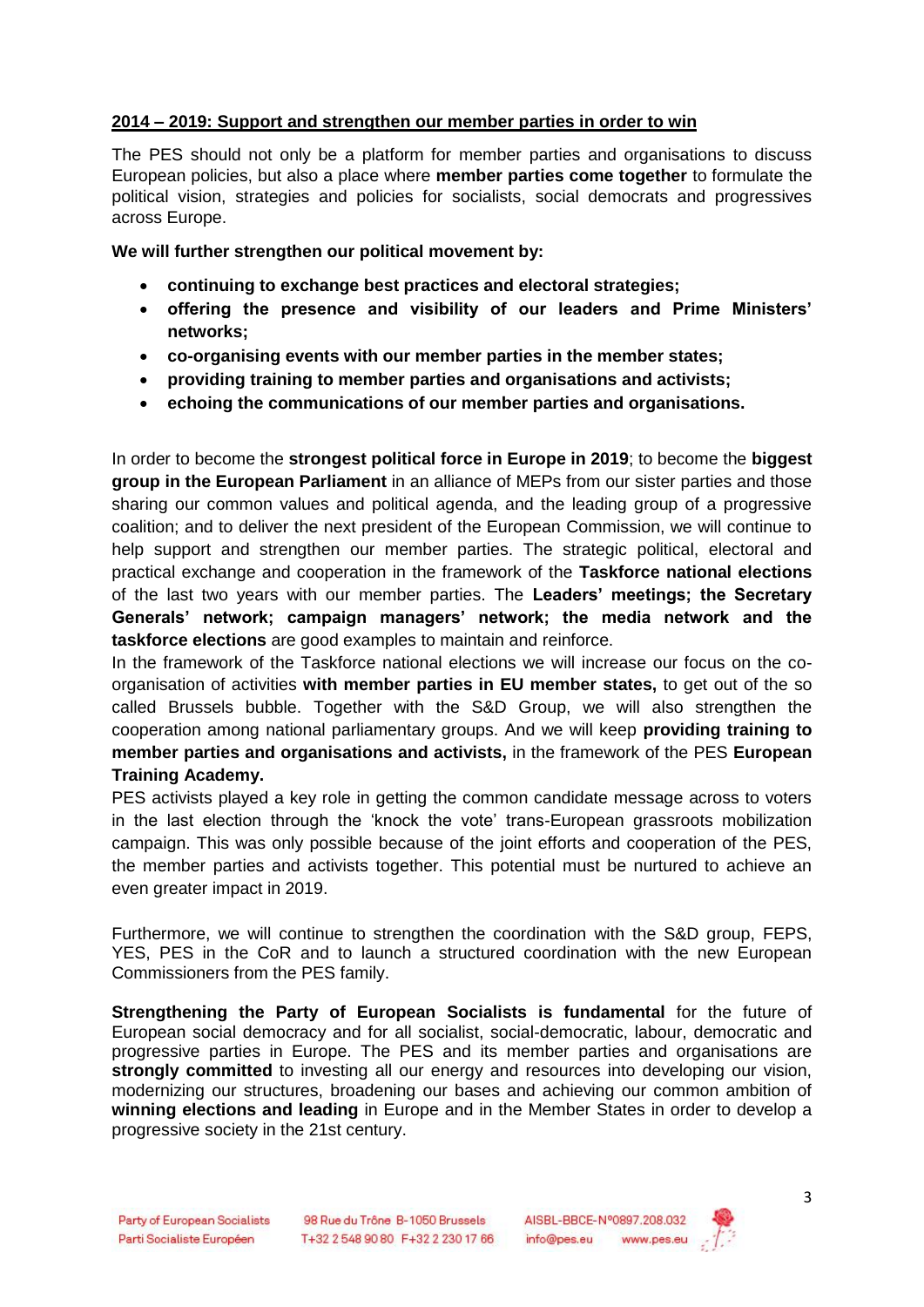## **The European political cycle**

Our **main challenge** for the European political cycle ahead of us is to win the European elections and to become the **first group in the European Parliament in 2019** and have our common candidate elected as **European Commission President.** To this end we will:

- Actively **set the European agenda with clear social-democratic and progressive ideas** by developing effective cooperation with the S&D group, EU Commissioners from our political family, the PES Group in the Committee of the Regions (CoR), the Foundation for European Progressive Studies (FEPS), PES Women, the Young European Socialists (YES), ESO, Rainbow Rose, and other PES partners, to disclose, coordinate and make better use of available information, policies and existing resources within our political family.
- Build together a **social-democratic and progressive strategy** in order to (re)gain power in the member states, at local, national and European level – to become a more visible actor at European level.
- Further establish the **PES as a relevant political and visible actor at European level as well as on the national and international levels** and to strengthen our ties with strategic partners, in particular the progressive parties outside the EU, the tradeunions, and notably ETUC and the sectoral federations, and civil society actors – in close cooperation with PES member parties and member organisations, in order to build a mobilisation and a social majority in Europe around our project and values.
- Promote and **strengthen European democracy and equal societies** within the EU, reinforcing social democracy as a frontrunner in the fight against populism, erosion of the rule of law and electoral abstention.
- Further **develop the PES as a European political party** by implementing the new regulation on European political parties and further build cooperation with other European political parties.

We will strive to have a gender-balanced Commission in 2019 and encourage governments to appoint more female Commissioners. Gender equality will be one of the decisive criteria for our support to the new Commission.

Our main aims are to reach a progressive majority in the Parliament to finally change people's lives in Europe; to strengthen our political family in the run up to the 2019 European elections; to enter the elections with a common manifesto and a common candidate; to become the biggest group in the European Parliament and to deliver a PES president to the European Commission.

## **2014 – 2019: Policy priorities**

**Europeans, women and men, must have decent jobs** that allow them to have a **good quality of life.** Yet here is the legacy of the economic policies of the last five years, in stark figures: nearly 27 million Europeans who want to work, cannot find a job, including nearly a quarter of our young people. 120 million in Europe are at or under the poverty threshold. Therefore our efforts for the European Union during these 5 years are aimed to **bring back job creation** through public and private investment into the real economy, a **productive economy**, a **sense of solidarity and community** and respect for all **people**. We want to put citizens back in charge and bring back hope to Europe's youth.

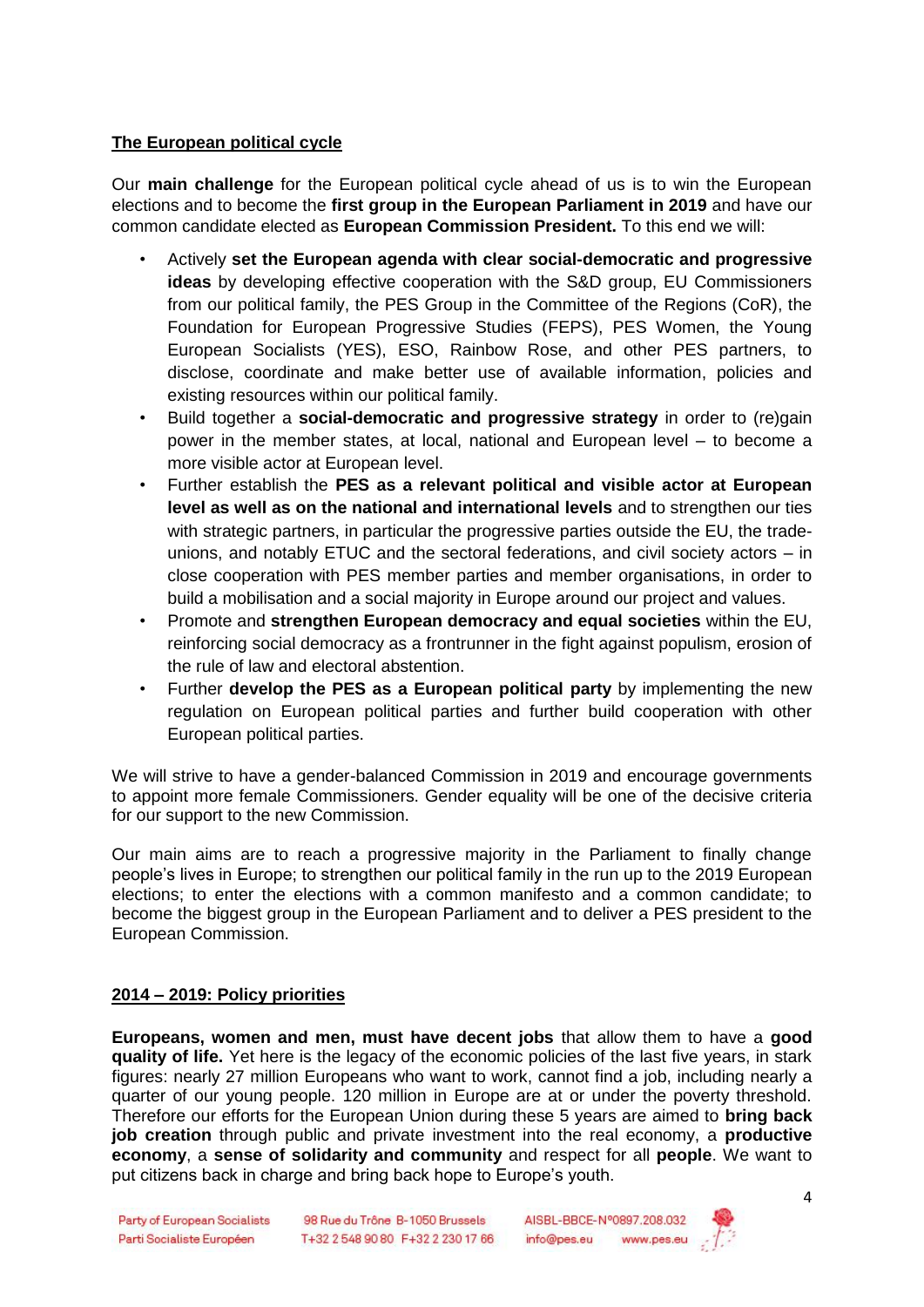We have to **advance the European political agenda with clear social-democratic and progressive ideas** and common projects, with a particular focus on the following 7 policy priorities:

- **Full employment through a progressive economy agenda** for sustainable growth, decent work and investment
- A strong **social, healthy and environmentally committed Europe** with high social and fiscal standards to put an end to social and fiscal dumping
- **Gender equality, equal and age-friendly societies and fight against discrimination**
- **Democratic societies**, in a democratic and transparent Europe, fighting against corruption
- A real and progressive **policy on migration**
- A Progressive European Union for a **Fairer World**
- Transformation of our energy and production models in order to **protect the environment**, the planet and mankind

The main concerns of citizens in Europe<sup>1</sup> remain the **economic situation** and **unemployment**. Through these times of major challenges for the European Union, our member states, our parties and our common social democratic answers and policies are much needed.

The European political and socio-economic context leads us to work even closer together. We will launch policy initiatives to promote a European Union which will bring back job creation, a productive economy, public investment and quality of public services, in a sustainable framework.

In order to create decent jobs, we need investment and a renewed, innovative **industrialization,** with respect for the environment. The PES will step up its efforts in the **fight against climate change**. The EU has to tackle social and health inequalities in order to reach the Europe 2020 poverty and social exclusion target. The PES will continue the **youth guarantee** campaign and the **fight against tax havens**. In addition, the PES will develop and launch new topical campaigns, which need support from all member parties and organisations, for example around the topics of decent **job creation, democracy and equality** (Europe for Equality (E4E). All campaigns will be coordinated with the PES member parties, and member organisations.

Our vision includes a sense of community and respect for people, in which **democracy**, **equality** and **transparency** will be at the core. We contribute to raise awareness in Europe; to this end we will actively use occasions such as the Europe Day to increase citizens' involvement. The key principles for our mission are: cooperation, interaction, solidarity and subsidiarity. We can only win if we work closely together to develop a Europe based on progress, jobs, equality, social justice, economic fairness, sustainable and green growth, health and consumer protection, territorial cohesion and active democracy. The PES will promote the vision of a well-managed migration policy based on solidarity and fair sharing of responsibility, as a real opportunity for our societies to counter populist rhetoric.

Strong cooperation with trade unions, NGOs and **civil society** is also required; this is why



 1 Standard Eurobarometer 81, spring 2014

<sup>2.</sup> PES manifesto 2014